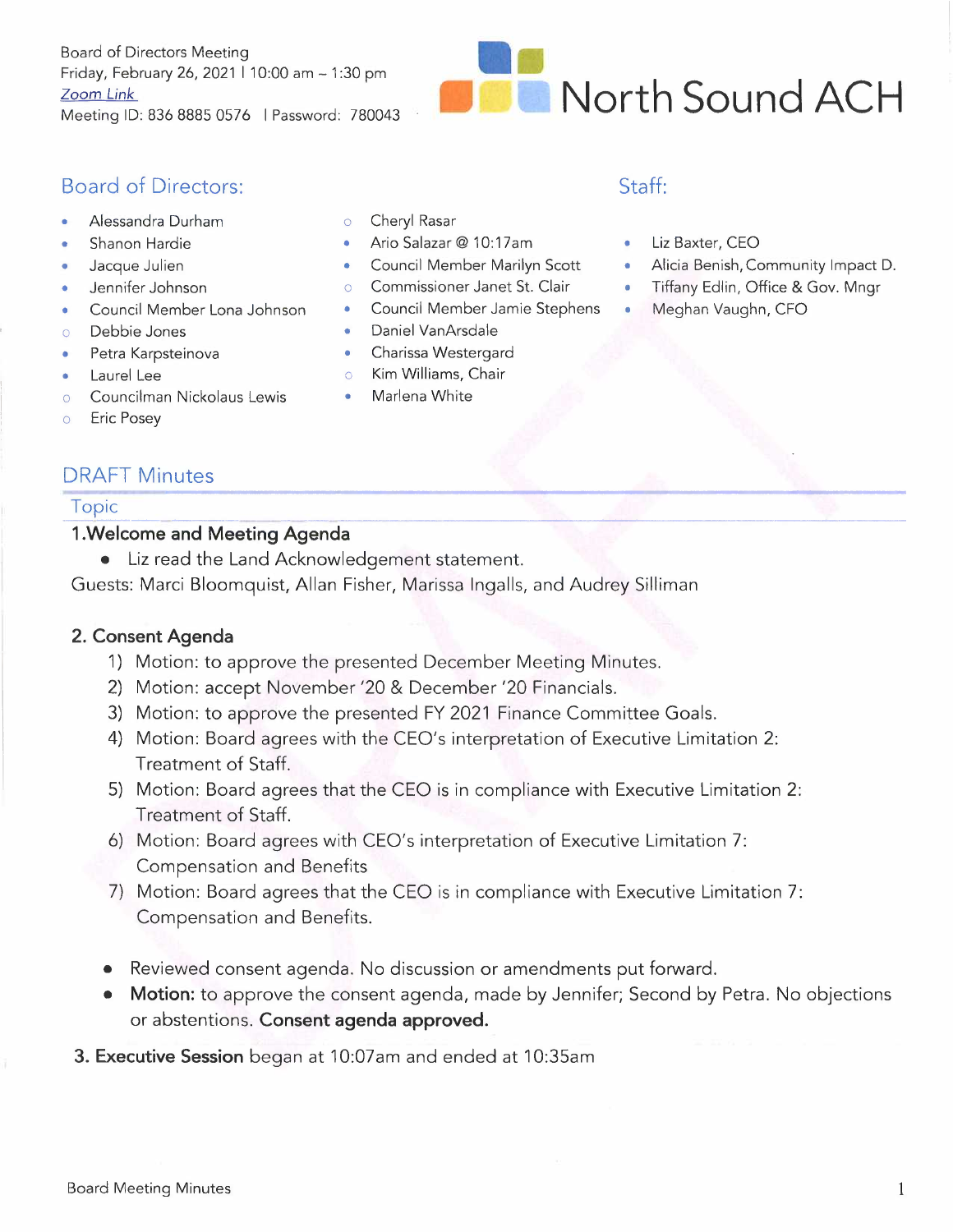

#### **4. Committee Reports**

#### **• Executive Committee**

- o Emilio Vela has stepped down from the Board.
- o Update shared regarding Kim's retirement date changing; this will affect her sector seat.
- o **Motion:** on April 1, 2021, move Kim Williams from hospital/health system seat to an atlarge Board seat, made by Jennifer; second by Council Member Stephens. No objections or abstentions. **Motion approved.**

#### **• Finance Committee**

- o FYI Board accepted the financials in the consent agenda.
- o The organization is doing better financially than what was projected.
- o Finance Committee meets every month; for 60 or 90 minutes.
- o Alessandra is joining the committee in March.
- o Committee is exploring having voting and non-voting members.

#### **• Governance Committee Report**

- o All new members were assigned mentors.
- o Board walked through the presented survey results.
	- Shared feedback regarding survey: continue searching for emerging leaders; seeking diversity is more than checking a box; continue to share stories from partners; survey next year will clarify language where there was some confusion.
	- Continue to build connections and trust within board membership
- o Board reviewed draft board statement regarding COVID and provided feedback.
- o Committee discussed the presented 'elevator speech.' Consensus to charge Governance Committee to review and updates.

### **• Tribal Alignment Committee**

- o New Health Care Authority (HCA) Tribal Liaison, Archelle Ramos will begin attending meetings.
- o Continue to discuss the crisis coordination template that each tribe is working on from the managed care transition.
- o A group of young leaders continue to meet regularly, spurred by the October Indigenous Youth Conference.
- **5. Public Comment** no public comment at this time.

### **6. CEO Report**

• FYI - CEO report on Executive Limitations were approved in the consent agenda.

### **7. Partner Perspective, Capacity Building**

• David Webster, Opportunity Council discussed Child Care Access, Workforce & Ownership. **Break**